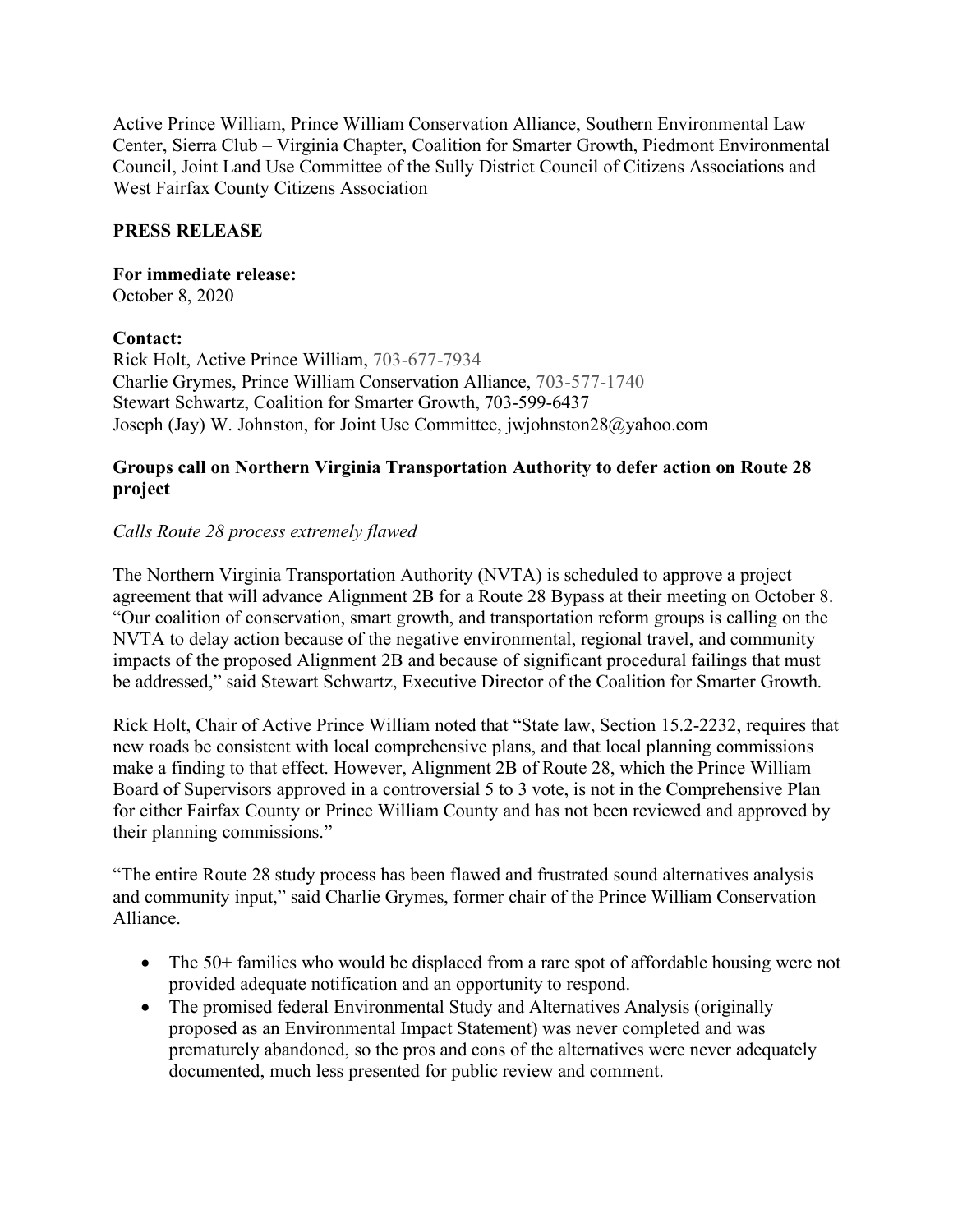- The critical Purpose and Need Statement for the Route 28 Environmental Study was never disclosed to the public prior to a October 9, 2019 public meeting. Not only was the Purpose of Need Statement never released for public comment, it was evidently never released for review and comment by relevant local, state, or federal agencies.
- No public hearings were ever held for this project prior to the July 14, 2020 public hearing before the Prince William Board of County Supervisors to proceed with the preliminary engineering for Alignment 2B.
- None of the written reports for the Route 28 Environmental Study, including the Traffic Technical Report, were posted for public review prior to July 7, 2020, only one week prior to the July 14, 2020 public hearing. These reports and their findings were never discussed at any prior public meetings for this project.
- Despite the Fairfax County location of "Option 2B," the Fairfax County Board of Supervisors has held no public hearing on either amending the adopted Comprehensive Plan, or approving the proposed route for the new Route 28 bypass "Option 2B" through Fairfax County.
- The May 2019 Traffic Technical Report from the Environmental Study shows Alignment 2B would produce the most failing intersections of the four alternatives studied. Furthermore, compared to the No Build Alternative in 2040, building the Bypass would increase traffic volumes on Route 28 in Fairfax County on the north side of the Bypass by as much as 26%.
- Study findings showed that the "least environmentally damaging practicable alternative" that meets the purpose and need is Alignment 4 along the existing Route 28 north of Manassas, and the Prince William Board of County Supervisors voted 8 to 0 on August 4 to adopt this alternative
- In an unusual in-person presentation by the Chair and Executive Director of the Northern Virginia Transportation Authority on September 8, the Prince William supervisors were warned that NVTA would revoke the planned \$89 million for the Route 28 project unless Alignment 2B was chosen, and funding might be allocated instead to projects in Loudoun County or other jurisdictions
- The Prince William Board then held a second vote, switching to Alternative 2B on a 5 to 3 vote, without allowing additional public testimony.
- Informed advocates repeatedly offered an improved version of Alternative 4, along an extension of Well Street through Yorkshire, that would minimize impacts on Route 28 businesses, greatly lower project costs, and could create dedicated bus/HOV lanes and a network of street connections to support economic revitalization. This concept would also create the potential for Route 28 bus rapid transit, but county staff refused to consider this alternative, while pressing their preference for Alternative 2B

"Alignment 2B would displace over 50 families from their homes. It would add noise and pollution to "equity emphasis" neighborhoods and plow through the floodplain/wetlands of Flat Branch, which feeds into Bull Run and the Occoquan Reservoir, a critical drinking water supply," said Grymes. "Alignment 2B would fuel more sprawling development and traffic coming from as far away as Fauquier and Culpeper, rather than address existing traffic coming from central Prince William via Liberia Avenue."